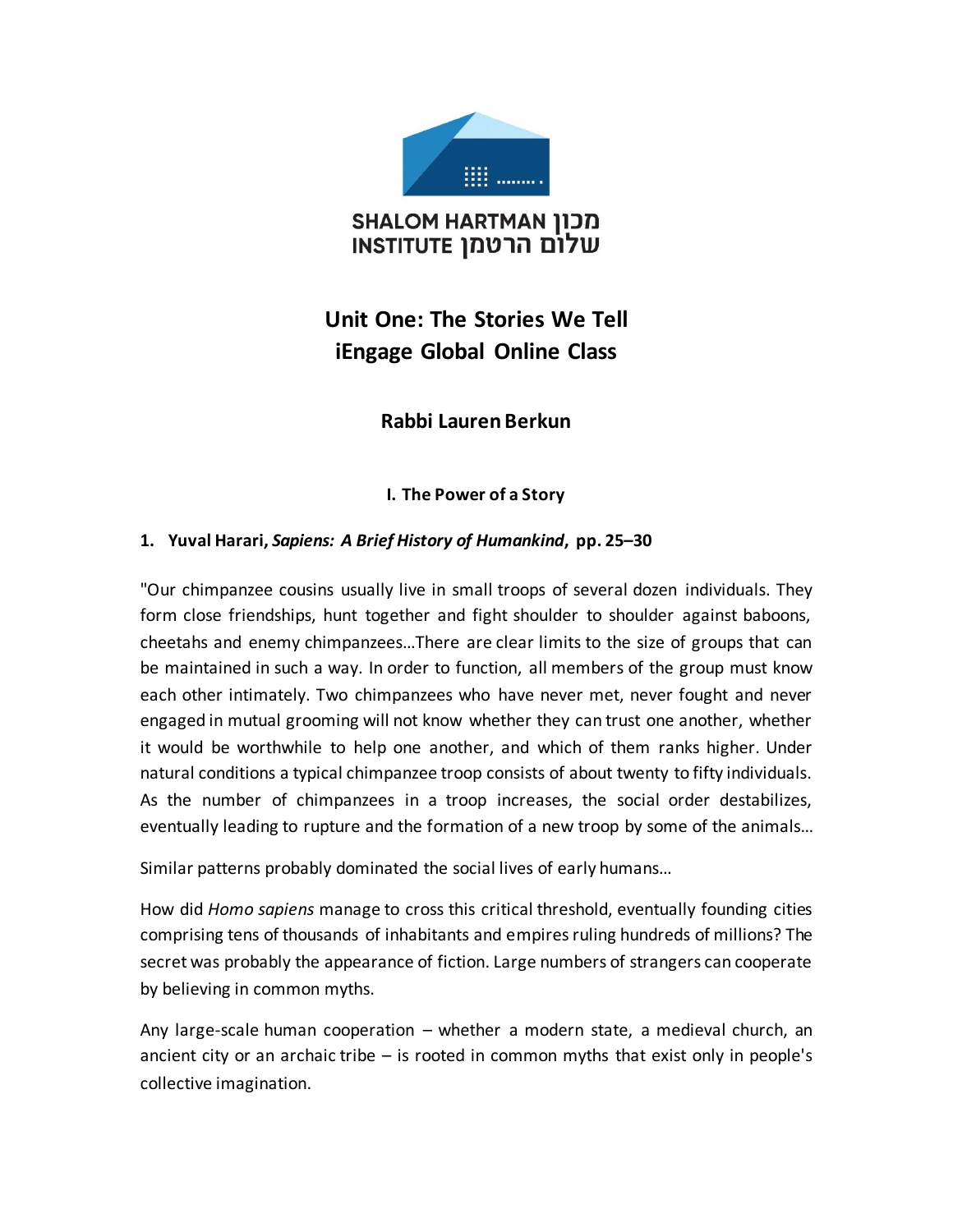#### **2. Ilana Pardes,** *The Biography of Ancient Israel: National Narratives in the Bible***, p. 2**

Israel has a life story: it was conceived in the days of Abraham; its miraculous birth took place with the Exodus, the parting of the Red Sea; then came a long period of childhood and restless adolescence in the wilderness; and finally adulthood was approached with the conquest of Canaan.

The relevance of metaphor to the construction of nations has been raised in the groundbreaking work of Benedict Anderson. A nation is necessarily imagined, he claims, because it consists of numerous members who do not know each other yet share "the image of their communion."

## **3. Passover Haggadah (excerpts)**

We were slaves to Pharaoh in Egypt, and the Lord, our God, took us out from there with a strong hand and with an outstretched arm. If the Holy One, blessed be He, had not taken our fathers out of Egypt, then we, our children and our children's children would have remained enslaved to Pharaoh in Egypt. Even if all of us were wise, all of us understanding, all of us knowing the Torah, we would still be obligated to discuss the exodus from Egypt; and everyone who discusses the exodus from Egypt at length is praiseworthy.

ּעֵבָדִים הָיִינוּ לִפַרְעֹה בִּמִצְרָיִם, וַיּוֹצִיאֵנוּ יִיָ אֱלֹהֵינוּ מִשָּׁם בְּיָד חֲזָקָה וּבִזְרוֹעַ נִטוּיָה. וְאִלּוּ לֹא הוֹצִיא הַקֶּדוֹשׁ בָּרוּךְ הוּא אֵת אֲבוֹתֵינוּ מִמִּצְרָיִם, הֲרֵי אָנוּ וּבָנֵינוּ וּבְנֵי בָנֵינוּ מִשְׁעִבָּדִים הָיִינוּ לְפַרְעֹה בְּמִצְרָיִם. וַאֲפִילוּ כֵּלְנוּ חֲכָמִים, כֵּלָנוּ זְקָנֵים, כֻּלָנוּ יִוּדְעִים אֶת הַתּוֹרָה, מִצְנָה עָלֵינוּ לִסַפֵּר בִּיצִיאַת מִצְרַיִם. וִכָּל הַמַּרְבֵּה לִסַפֵּר בִּיצִיאַת מִצְרַיִם הֲרֵי זֶה מְ ׁשֻׁבָ ח.

A person is obligated to see themselves as if he or she was personally redeemed from Egypt.

ָבְּכָל דּוֹר וָדוֹר חַיָּב אָדָם לִרְאוֹת אֶת עַצְמוֹ כְּאִלוּ הוּא יָצָא מִמִּצְרַיִם

The *wicked one*, what does he say? "What is this service to you?" He says "to you" but not to him! By thus excluding himself from the community he has committed heresy [rebelled against the essence of our faith]. You, therefore, blunt his teeth and say to him: "It is because of this that the Lord did for me when I left Egypt;" "for me" -- but not for him! For if he had been there, he would not have been redeemed.

ָרָשָׁע מָה הוּא אוֹמֵר? מָה הָעֲבֹדָה הַזּאת לָכֶם? לָכֶם - וְלֹא לֹו. וּלִפְי שֵׁהוֹצִיא אֶת עַצְמוֹ מִן הַכְּלָל **כְּפַר בְּעִקָּר**. וְאַף אַתָּה הַקְהֵה אֶת שִׁנָּיו וֶאֱמֹר לֹוֹ : בַּעֲבוּר זֶה עָשָׂה ה׳ לִי בְּצֵאתִי מִ מִ צְ רָ יִם. לִי - וְלֹא לֹו. אִ יּלּו הָ יָה ׁשָ ם, לֹא הָ יָה נִגְאָ ל.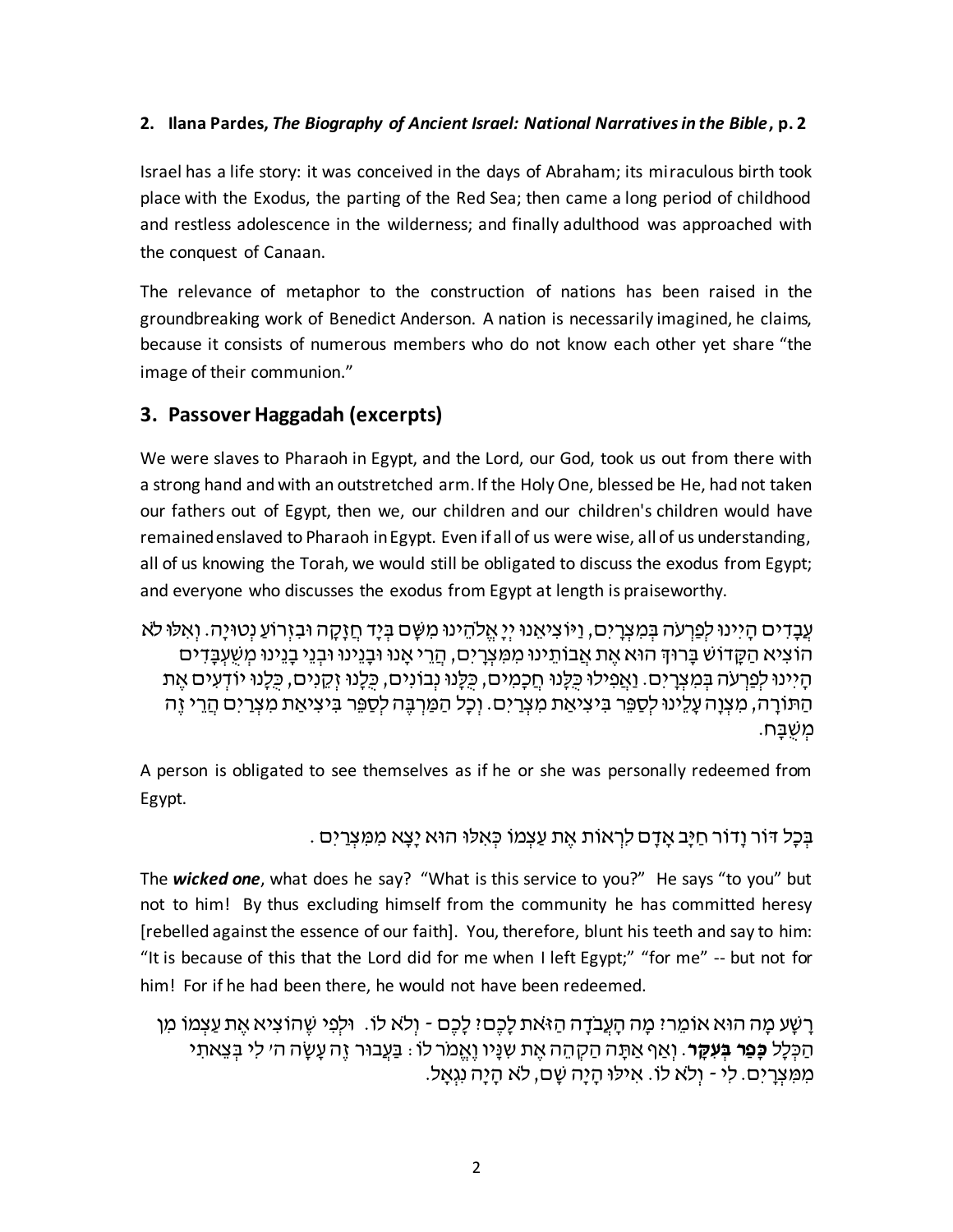#### **II. To be at Home: To be Safe, to be Normal, to be Exceptional**

#### **4. Numbers 23:9-10**

 $9$ As I see them from the mountain tops, Gaze on them from the heights, Behold, there is a people that dwells apart, Not reckoned among the nations, 10Who can count the dust of Jacob, Number the dust-cloud of Israel? May I die the death of the upright, May my fate be like theirs!

ט כִּי-מֵרֹאשׁ צַרְים אֱרְאֱנּוּ וּמִגְּבַעוֹת אֲשׁוּרֵנּוּ <mark>הֵן-עַם לְבַדַד יִשְׁכֹּן</mark> וּבַגּוֹיִם לֹא יִתְחַשַּׁב : ּי מִי מַנַה עֵפַר יַעֲקֹב וּמִסְפֵּר אֱת-רֹבַע יִשְׂרָאֱל תַּמֹת נַפְשִׁי מוֹת יְשַׁרִים וּתְהִי אֲחֲרִיתִי כַּמֹהוּ

#### **5. Exchange Between AJC President Jacob Blaustein and PM David Ben Gurion**

There are a few unthinking Jewish nationalists who appear to want to assign to Israel the role of ingathering Jews from all over the world in the false belief that Jewish life outside of Israel—in exile as they put it—is without spiritual value, cultural significance, or hope of personal or group security… We repudiate vigorously the suggestion that American Jews are in Exile. The future of American Jewry, of our children and our children's children is entirely linked with the future of America. We have no alternative, and we want no alternative.

\*\*\*

To American Jews, America is home. There exist their thriving roots, there is the country which they have helped build, and there they share its fruits and its destiny.